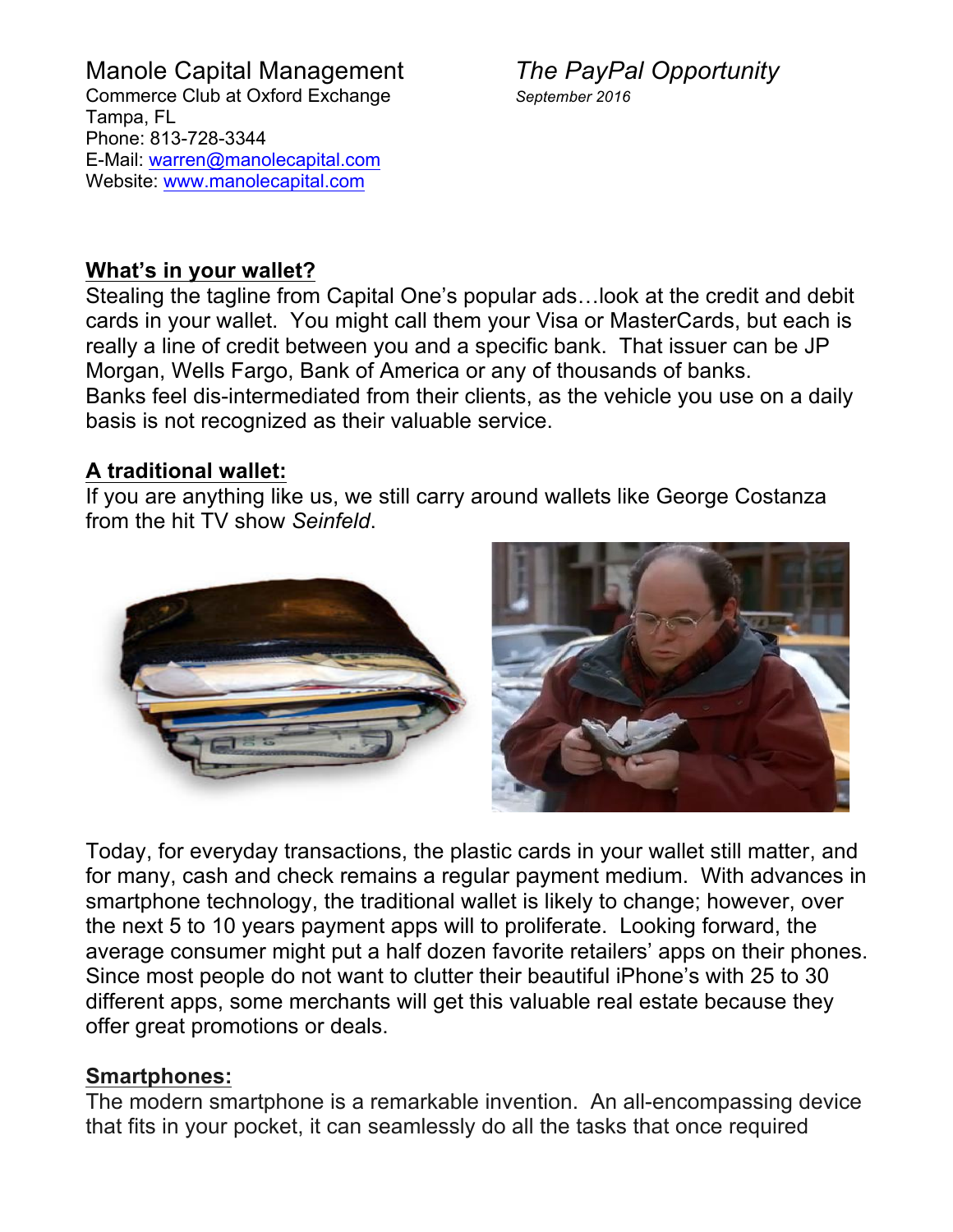separate technologies. It was only a matter of time before the payments industry began to think of better ways to utilize advancing technology and this wonderful device. The growing importance of the smartphone as the go-to computing device for every digital activity is the goal. Why not incorporate mobile payments and wallet technology into this powerful (always present) device?

### **Phones as wallets:**

Technology is once again solving payment problems, and we need to recognize this change. The next change may be the most radical or impactful of all new payment advances. Many companies are attempting to use mobile wallets to eliminate the need to carry cash and plastic cards.

Powerful entities are attempting to acquire space on your phone. Phone manufacturers are rolling out products with Apple Pay, Samsung Pay, Google Pay and Android Pay. These networks have products like Visa's Check Out, MasterCard's MasterPass and PayPal. Banks are slowly getting involved, but many are afraid to spend millions investing in constantly changing technology. Currently, retailers have also followed suit. The Starbucks payment app has been wildly successful and it now represents 15% of all of its US purchases.

# **EMV (Europay MasterCard Visa):**

In the US, EMV standards became effective in October of 2015. The goal was to lower counterfeit card fraud, by inserting a chip in all credit and debit cards. Still utilizing magnetic stripe technology invented in the 1950s, the US was the last remaining developed country to embrace chip technology.

MasterCard reports that 88% of its US consumer credit and debit cards now have an embedded chip. On the merchant side, the point-of-sale devices need to be equipped to process chip based payments. As of today, MasterCard estimates 55% of its merchant acceptance base has enabled EMV payments at their counters; Visa estimates merchant EMV acceptance at only 30%.

# **Liability shift:**

Moving forward, counterfeit fraud costs will remain as the burden of entities with inferior technology. For example, the bank does not incur counterfeit card costs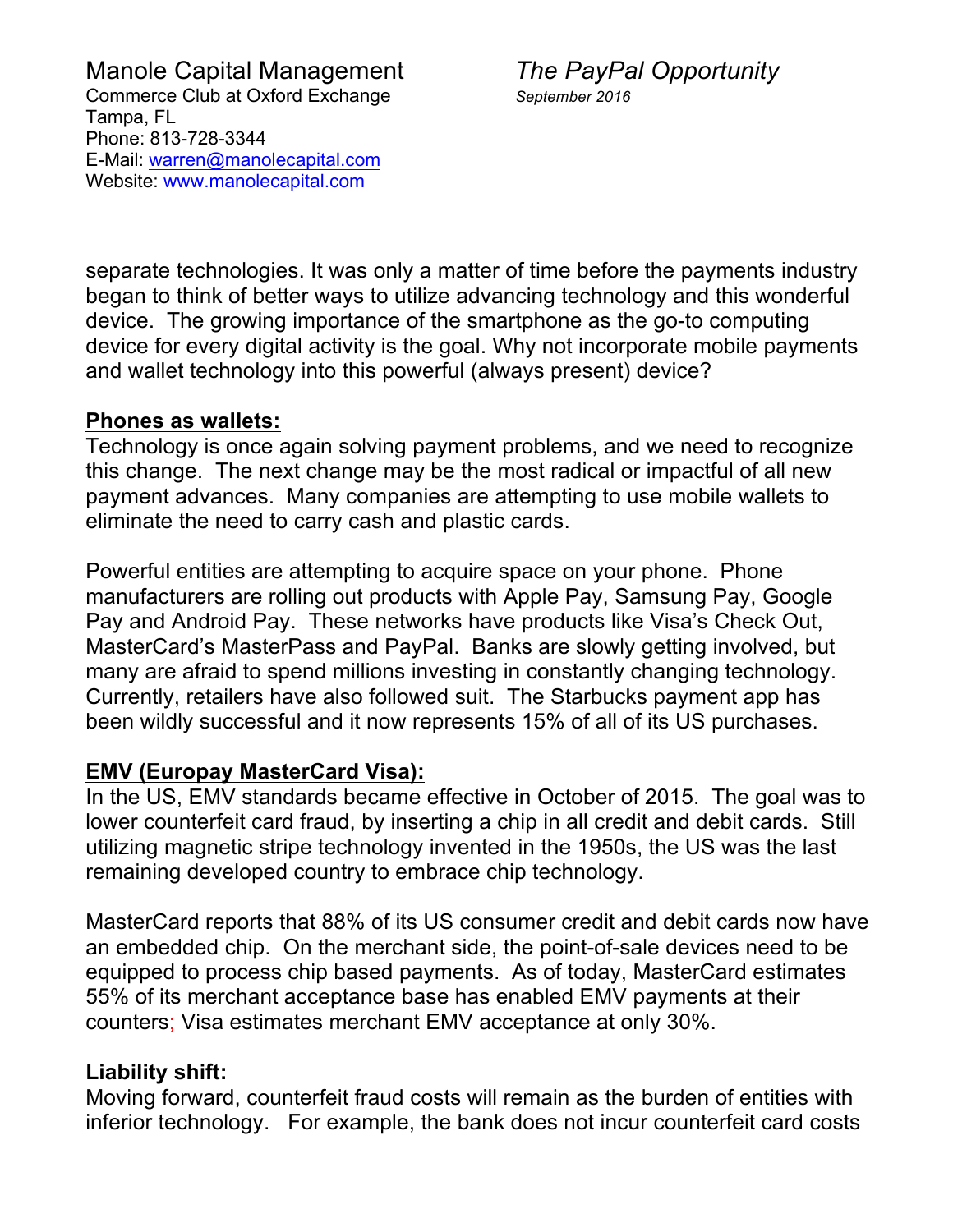if it has embedded a chip in its cards. On the flip side, the merchant does not incur counterfeit cards costs if it accepts EMV purchase transactions. The results have already been positive as Visa reports counterfeit fraud has decreased by 28% year-over-year. Over the last year, MasterCard stated that US counterfeit card fraud has fallen by 54%.

# **NFC (Near-Field Communication):**

Most modern devices are already equipped with and incorporate NFC technology, which will ultimately lay the foundation for contactless payments. Why are many merchants choosing to wait to turn on mobile payments? Cost is one factor if terminals need to be upgraded. Some are waiting to determine which technology will ultimately win. Others are struggling with the vast array of certifications required to accept contactless payments. Merchants need to activate this capability latent in their terminals if they wish to allow for the future of mobile payments.

This shift in liability should act as a catalyst for the entire digital payments industry. As merchants accept chip cards, NFC technology will ultimately get enabled. As this happens, the number of locations where digital payment transactions can occur will dramatically rise. The tipping point is coming shortly as NFC becomes the dominant technology at most point-of-sale terminals. We believe that once mobile wallets become more prevalent, we will see digital payments increase exponentially.

### **Contactless:**

The success of digital and mobile wallets depends on the ability to turn traditional point-of-sales devices into contactless payment terminals, which will allow consumers simply to wave or tap their devices at the point-of-sale. Some people will feel this is less secure than traditional methods of payments. However, one could argue that requiring a fingerprint scanner to unlock the phone represents more security than historical signature- based payments. When was the last time a clerk checked the back of a plastic card for matching signatures?

# **Marketing:**

With contactless payment capability, merchants could materially improve traffic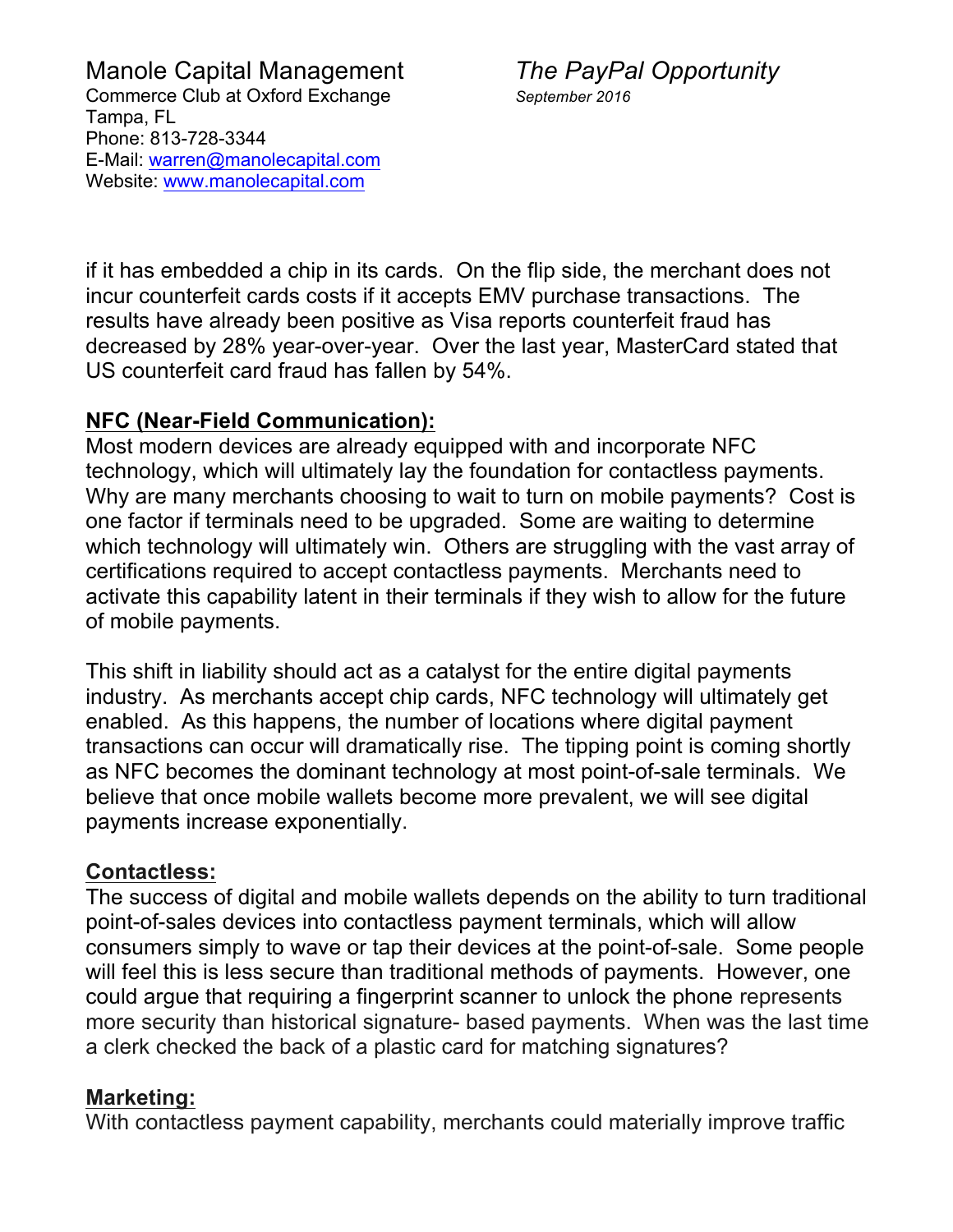and sales. Retailers could reach customers on their ever-present devices in realtime. Think of the functionality of sending a consumer an afternoon coupon for Starbucks as he walks or drives by a location. Think of the benefits to a consumer of keeping coupons or promotional offers automatically on his smartphone. Loyalty programs would be dramatically improved, as information about prior transactions and benefits would safely be stored online and on one's phone.

The rapid adoption of NFC and contactless payments has been hampered by the scarcity of locations where people can use the technology - the classic chicken or egg dilemma. A positive for the industry is that several entities are pushing for change. We believe that merchants will accept higher payment costs if they can generate higher traffic and improve sales. By enabling NFC devices in their stores, merchants have a chance to significantly improve and deepen the relationship they have with their customer base. There is a real return on investment with this initiative versus the branding costs of a TV, radio or magazine advertisement.

# **Whom do the payment networks work for?**

We realize it might sound odd, but Visa and MasterCard really have no relationship with consumers. While both payment brands spend billions of dollars annually on marketing and advertising, it is for the benefit of their banking partners. The payment networks have agreements with various financial institutions and attempt to get their acceptance brand on the front of that card in our wallets. The fight to get that half an inch space of real estate on the bottom right-hand side of each bank debit or credit card is intense. We believe the payment networks work for the banks.

In the case of JP Morgan, some cards do not even have the Visa brand on the front. You can find that valuable Visa logo on the back, just to further emphasize - from JP Morgan's perspective - that it is *their* account. However, by building a brand that stands for safety, trustworthiness and widespread acceptance, the payment networks ultimately benefit.

Visa and MasterCard set interchange rates, which are the fees a card issuer can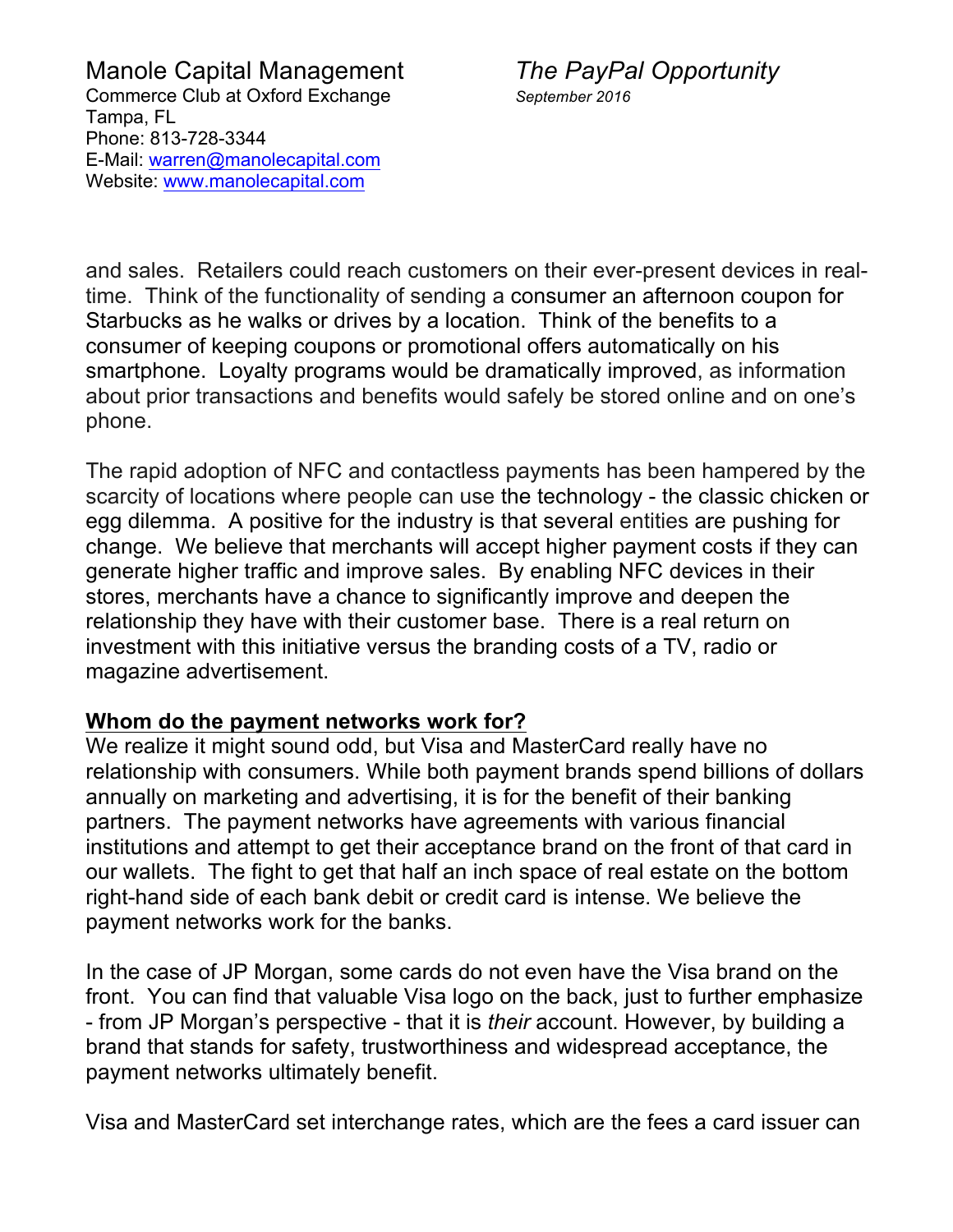earn per transaction. The crux of many of the networks' legal woes is based on this particular fact. If Visa and MasterCard set the interchange fees, that is the key determinant of a bank's card revenues.

# **Merchant Discount Rate or MDR:**

The process of completing a purchase transaction may seem simple (occurring in a few seconds), but various players participate in this complicated system. It starts with a merchant and a consumer. The average US credit card transaction is \$88. On average, this transaction will generate \$2.50 in fees split among 3 to 4 players. The merchant discount rate (called the MDR) is the total fee that a retailer pays to accept any cards. This total fee can be broken into separate pieces, since there are multiple players involved.



The bulk of these fees (roughly 70% or \$1.75) go to the card issuer for accepting credit risk. This is typically the bank that has issued the card to the consumer, and is commonly referred to as credit interchange. The bank is taking on the majority of the risk, so it justifiably receives the bulk of the revenue allocation. Banks are making credit decisions on individual clients, providing a monthly line of credit. If consumers do not pay their balance in full, the bank earns interchange plus interest on the outstanding loan balance. If consumers pay their balance in full, the bank still earns interchange. The offset for this revenue typically funds reward programs, such as airline miles.

The remaining 30% or \$0.75 per transaction goes to payment networks such as Visa or MasterCard and merchant acquirers/processors such as First Data, Vantiv or Global Payments. The majority of this fee goes to the acquirers and processors for their established relationship with the merchant. The smallest percentage of the transaction goes to the payment networks. These payment entities provide the critical components of each purchase transaction. They authorize, switch, clear, settle and provide valuable tools like fraud and risk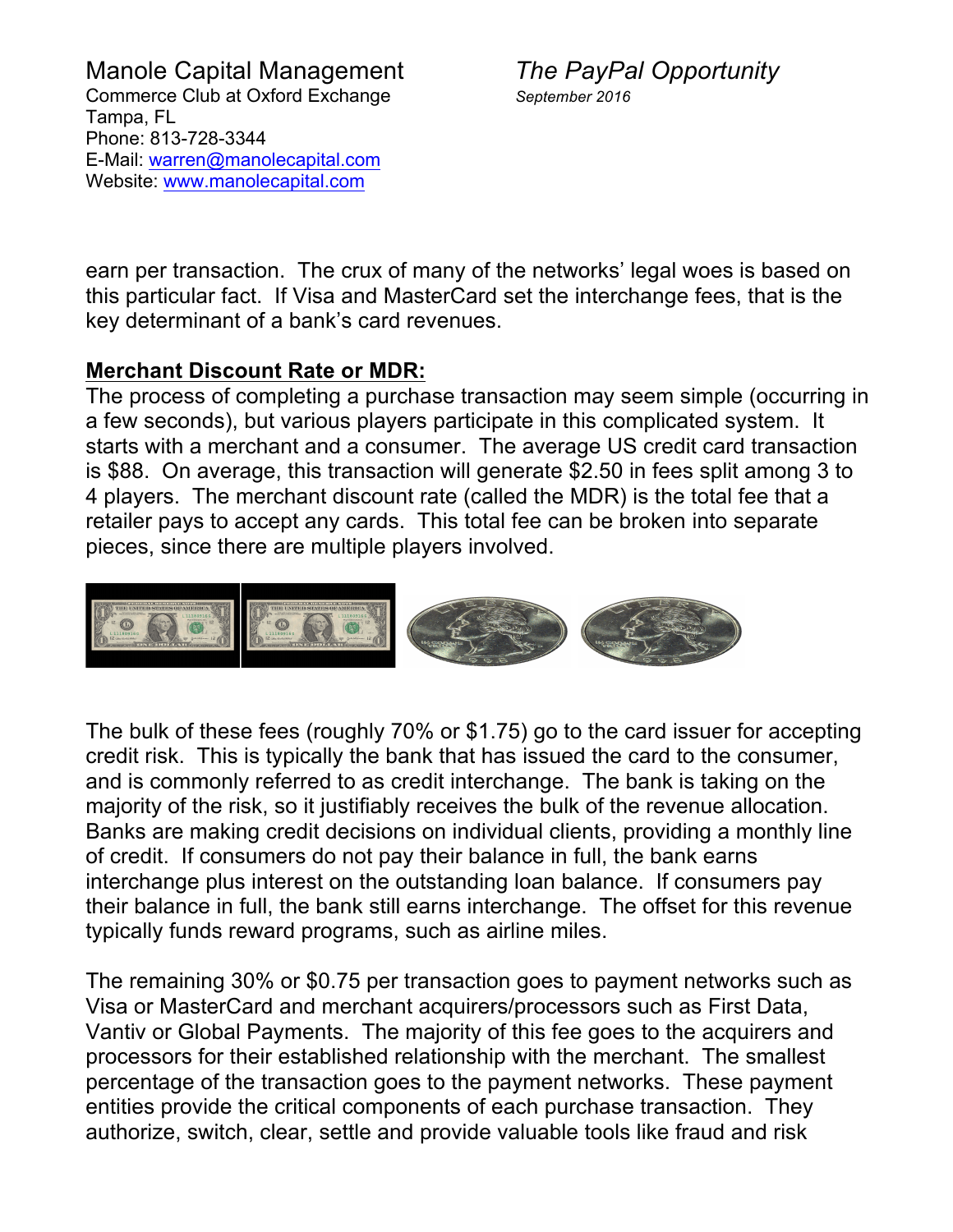management. The behind-the-scenes payment processing gets handled by multiple players. Their job is to handle all types of payment transactions quickly and securely. While the merchant settlement process is complex, these payment players handle billions of transactions and trillions of dollars.



The digital payment industry is complex and various players are involved in the processing of one purchase transaction. The "supply chain" is changing and various market participants are vying for their place in the process. Acquirers, processors, issuers, gateways, banks, networks and hardware and software players are involved in this complicated ecosystem.

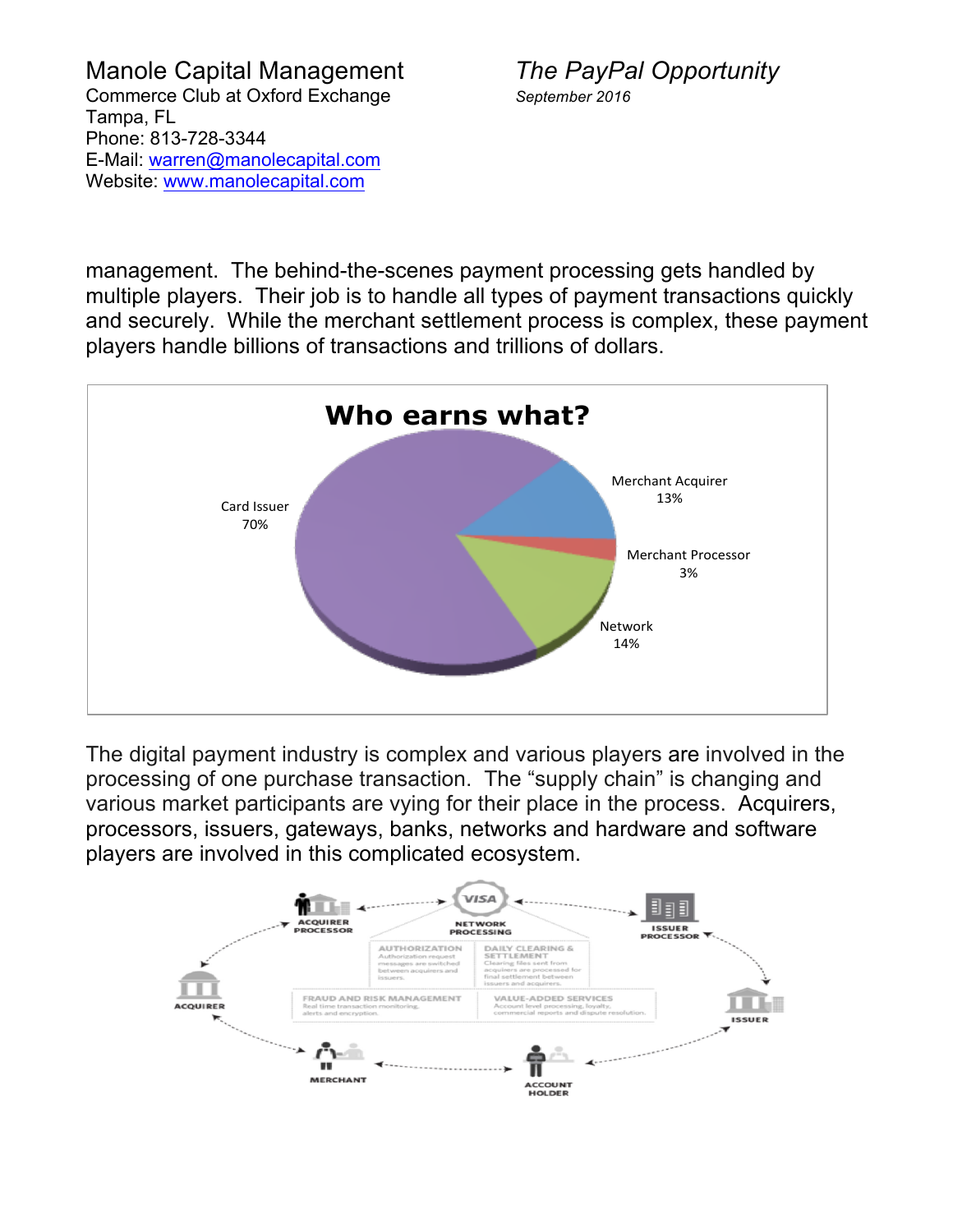### **PayPal's model:**

PayPal (like its payment network peers) generates most of its revenue by taking a little piece of the price of every purchase processed through its platform. This "take rate" typically runs \$0.30/transaction plus 2.9% to 3% of the purchase price. Rates can vary depending on the type of merchant, whether a card is present (instore or online) or the ultimate funding source (credit or debit). If a purchase is similar to a traditional credit card transaction, PayPal will pass-through or pay out 2% of its gross revenue. The margins are obviously much less with these transactions. If a transaction uses PayPal's debit connection with a consumer's bank account, revenue and margins are much higher.

As business continues to evolve, we have seen the primary device change from the PC to the smartphone. PayPal has adapted, but so have other players. Visa and MasterCard are developing similar online products to replicate PayPal's online presence. Once again, it is the financial institutions providing the credit that immediately benefit, but the payment networks receive the long-term rewards.

Banks favor card usage because it generates revenue and income from their customers. Usage of the ACH network incurs a cost for banks in terms of lost revenue and added complexity. In the event of a chargeback or problem, the bank and card issuer receive the angry phone call, rarely PayPal.

### **PayPal's history:**

To enable seamless eCommerce or online transactions, a payment middleman needed to exist. Credit and debit cards were the only mechanism to transact and PayPal was the first to truly understand the opportunity. Instead of requiring 16 digit codes, validation dates and security codes, PayPal created a bond with the end consumer. It created simple and easy buy buttons, which required only a passcode. PayPal simplified the process to conduct commerce and they garnered significant first mover advantage.

In the early days, PayPal lured consumers with \$10 to sign-up for an account. Early adopters signed up for PayPal and made one of two choices. They could tie a credit card to their PayPal account or they could input debit information and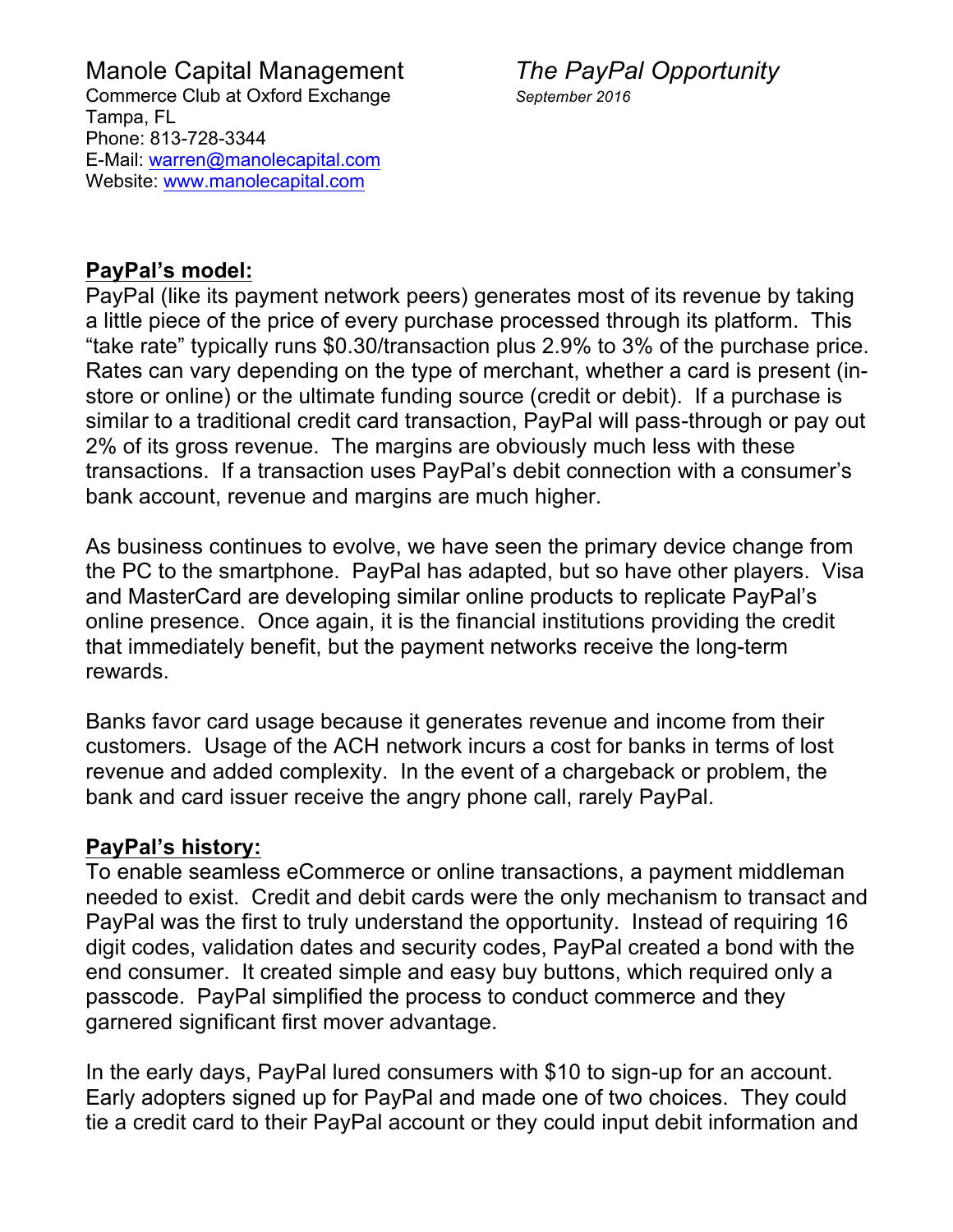allow PayPal to act as a pseudo debit account. The tie-in with credit cards was costly for PayPal (ie: low margins), while moving funds via Automated Clearinghouse or ACH was fractions of a penny. Obviously, PayPal preferred the debit route and steered its consumers towards this type of tender.

### **eBay:**

After a brief stint as a public company, PayPal was purchased by eBay in October of 2002 for \$1.5 billion dollars. eBay wanted to solve two key issues. The first concern was sustaining its growth. PayPal generates revenue per transaction and this predictable revenue stream benefited eBay. The other issue was getting shoppers to finalize their transactions. With its simple "buy now" button, eBay could lower its cart abandonment problem. eBay pushed PayPal as its preferred choice for payments, and the result was an explosion of users and volumes.

### **Merchants:**

PayPal has tried and failed to take its business from online into the physical world. It signed an agreement with Home Depot in October of 2014 to allow PayPal transactions in its stores. The goal was to allow consumers to conduct transactions by entering their phone number and a passcode at the point-of-sale terminal. This failed to get much usage and was dissolved. While PayPal has garnered significant market share of online transactions, it has had difficulty bridging the divide online and physical retailers.

Another attempt at solving its physical acceptance problems was PayPal's agreement with Discover in 2012. The goal was to get PayPal merchant access at 7 million US Discover locations. PayPal sought to leverage Discover's payment network and merchant acceptance to improve its physical, in-store presence. First Data, one of the largest merchant acquirers, essentially prevented this deal from succeeding. This example indicates how complicated the payment process is and how difficult it is to become a globally accepted payment network.

Visa and MasterCard noticed PayPal's online strength and were investing heavily to create a similar offering. The traditional payment networks were moving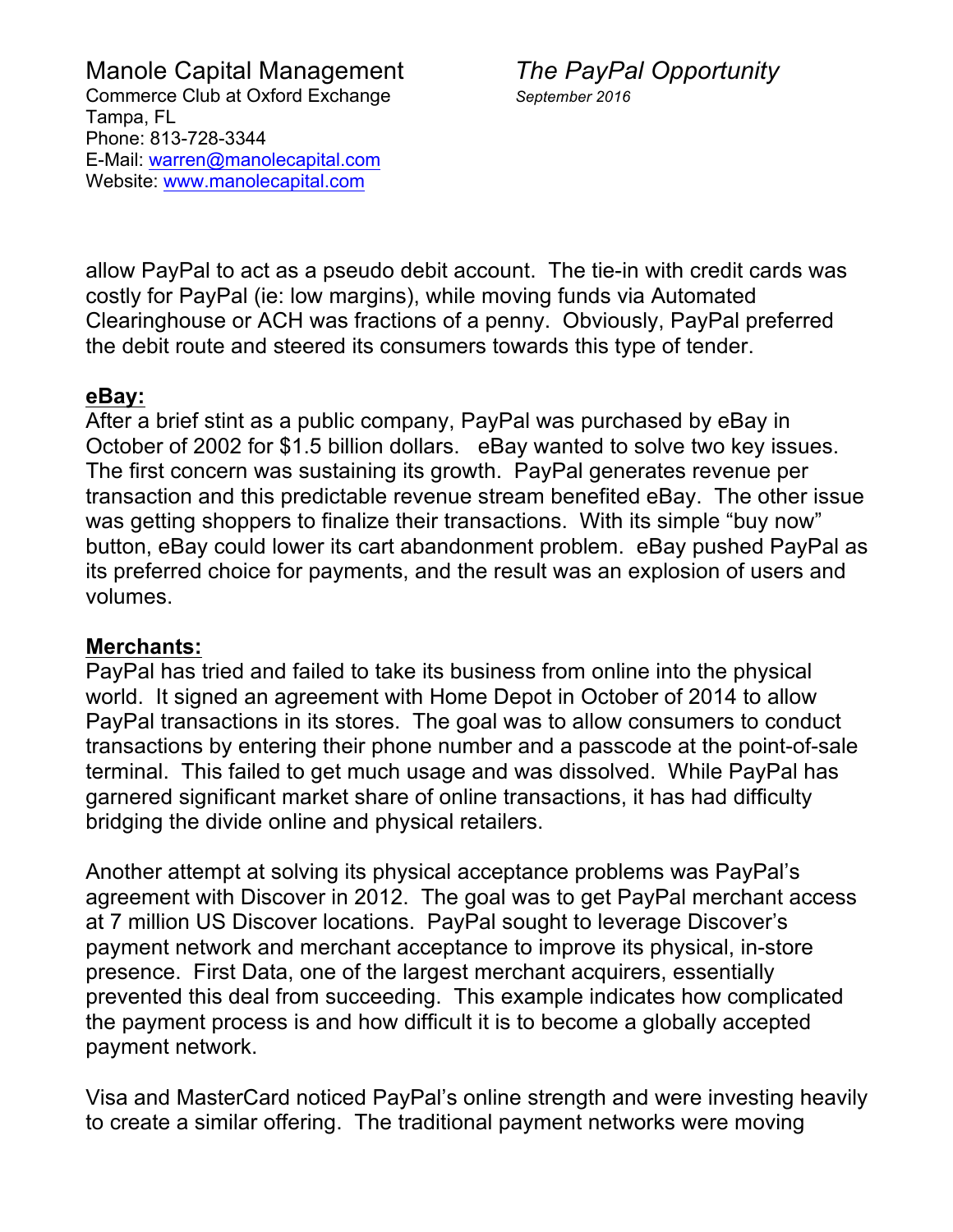online, but PayPal was struggling to move downstream - back towards physical retailers.

# **Spinning from eBay:**

In the summer of 2015, PayPal once again became a publically traded company (ticker PYPL). There are many examples of companies that have spun out from parents and gone onto big success. In his book "*You Can Be a Stock Market Genius"*, Joel Greenblatt highlights how to profit from corporate spin-offs.

In our opinion, PayPal needed to break away from eBay for a few key reasons. First, PayPal needed to make serious investments in its future. As part of eBay, it would need to fight and make a corporate case for such investments. Secondly, PayPal is still in its infancy as a brand. While it has been in existence for less than 20 years, PayPal has yet to reach mass adoption. While half of transactions are outside the US, most accounts are US-centric. Not only does it lack global acceptance, but PayPal's 188 million active accounts are roughly 5% to 6% the size of those of traditional card issuers. Visa and MasterCard are accepted in twice as many countries as PayPal. In addition, PayPal has 14 million global merchants, only one-third the acceptance rate of Visa and MasterCard.

PayPal, like all payment networks, is built for leverage, not the balance sheet type of leverage, for PayPal has \$5 billion or \$4 per share of cash (and no debt). The leverage we are referring to is network scale. Once a global presence is built, the network can leverage its scale and drive margins. PayPal has invested in the network and is creating deals to build transactions and volumes. To grow its base of users, PayPal must invest in its brand and create a similar awareness as the traditional payment networks enjoy. It must be safe, secure and trustworthy. Last quarter, PayPal generated 1.4 billion transactions, up an impressive 25% year-over-year. In our opinion, this transaction figure is the key metric to monitor and analyze. In order to build volume, it needs to gain acceptance, not just online, but in the physical marketplace. This is our primary takeaway from PayPal's recent agreements with Visa and MasterCard.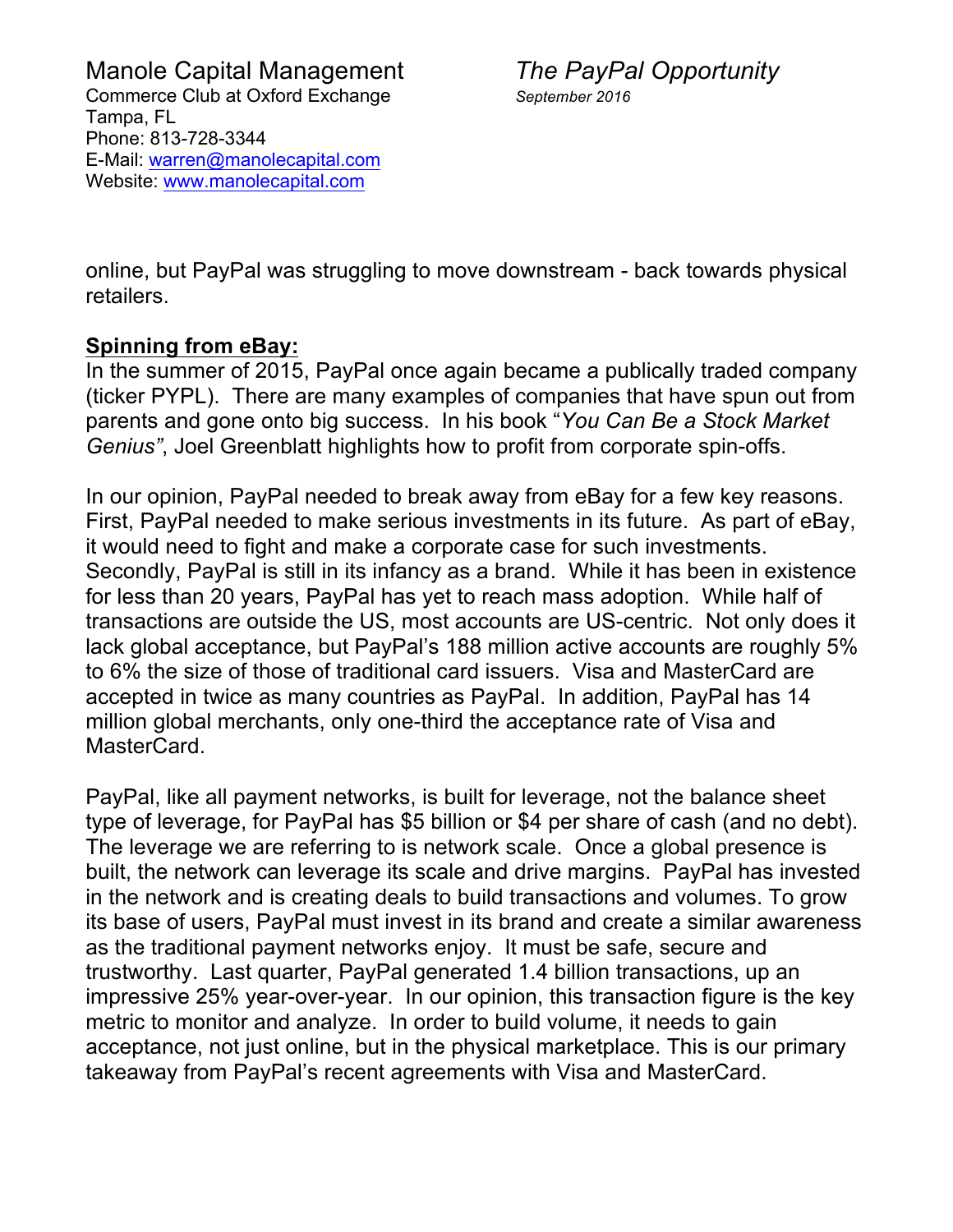## **Creative Destruction:**

In 1942, Joseph Schumpeter discussed the term "creative destruction" in "*Capitalism, Socialism and Democracy"*. Essentially, it reviews the theory of "incessantly" destroying and then creating a revolutionary and better product. Through innovations, a new organic process is created from de-constructing prior, long-standing arrangements. In modern economics, this evolutionary process ultimately frees up resources to be deployed elsewhere.

### **Recent agreements:**

By its very nature, the philosophy of creative destruction treats economics as a fluid and dynamic process. The recently signed distribution agreements between PayPal and both Visa (July) and MasterCard (September) create more questions than answers. PayPal fell 7% the day of the Visa agreement and the market was quick to proclaim its prospects dire.

In the press release, PayPal claimed that it "will not encourage cardholders to link to a bank account via the ACH." As we discussed above, the most profitable business for PayPal is its debit or ACH-linked transactions. The agreement with Visa and MasterCard provided ammunition to the bears. When PayPal's CFO John Rainey suggested that 2017 transaction expenses would increase from this funding mix shift, the market worried. The market is concerned that higher margin debit transactions will decline and PayPal will be forced into more credit card-based transactions, with their higher interchange rates. Just because PayPal provides great access and "clear and equal payment options" for Visa and MasterCard products does not mean that its favorite transaction will go to zero. PayPal built its history on the success on leveraging the low-cost ACH network. While it will not be at the top of the page, ACH will still be offered and used.

# **Our thesis:**

Should PayPal be willing to accept lower margin card purchases as long as its transaction volume dramatically increases? We believe the trade-off is positive because these pacts will have long-term benefits for PayPal. PayPal hopes to increase its purchase volumes and physical payment market share. Also, it removes the worry that it was on a collision course with the global payment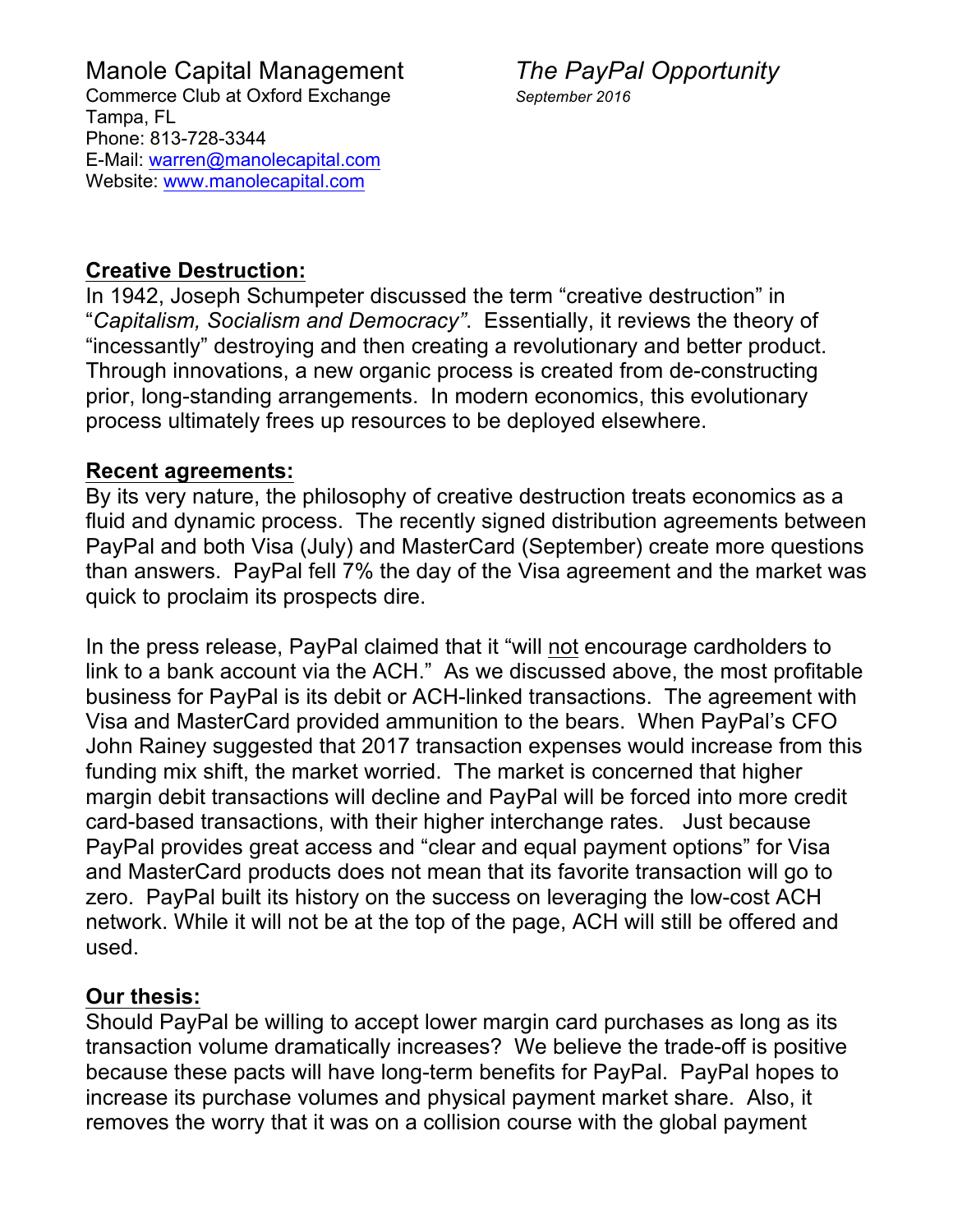leaders. Thus, PayPal management is creatively destroying one business to further its success in another. The logic was that as long as PayPal continued to pass through the interchange for funding tied to credit cards, its margin would be permanently capped. We disagree with this thesis and believe these agreements will actually benefit all parties. On a go-forward basis, PayPal will not push ACH transactions above Visa or MasterCard card-linked accounts. It does not mean that all transactions will bypass the bank-linked (ie: better margins) process. PayPal will receive numerous positives for this "creative destruction."

#### **Increased acceptance:**

Quite simply, the long-term distribution agreements improve PayPal's physical point-of-sale presence. The new agreements allow PayPal to get access to any contactless point-of-sale terminal if that device has up-to-date security, encryption capabilities, and if it uses tokens for transactions. While the base of those accepting contactless payments is growing, it currently covers 5 million global merchant locations and about 1.25 million here in the US. This point is critical for PayPal's migration from online only to the in-app and in-store mobile wallet. By using Visa and MasterCard's tokenization service, PayPal will be able to significantly expand its point-of-sale presence and acceptance. We liken these deals to all the children in the sandbox agreeing to play nicely. The payment networks are agreeing to cooperate to advance digital payments, as opposed to having turf battles. We expect to see PayPal's digital wallet, powered by Visa's Digital Enablement Program or MasterCard's MasterPass security. Instead of working on complicated and bi-lateral commercial contractual deals, PayPal will leverage technology and the de-facto standards created by payment networks. In terms of ubiquity, we believe the security measures taken by Visa and MasterCard will be widely used, independent and neutral. PayPal will easily request a secure token and enable contactless in-store payments. The head of Visa's token service recently said, "it gives the merchant the ability to choose whether at the point-of-sale the consumer presents a QR code or an NFC radio signal or a BLE beacon-enabled transaction, because VDEP is agnostic."

The agreement will allow PayPal to sell these tokenized transactions to merchants at competitive rates. It can offer volume incentives and fee certainty. Finally, PayPal believes it can profitably go offline and compete with anybody at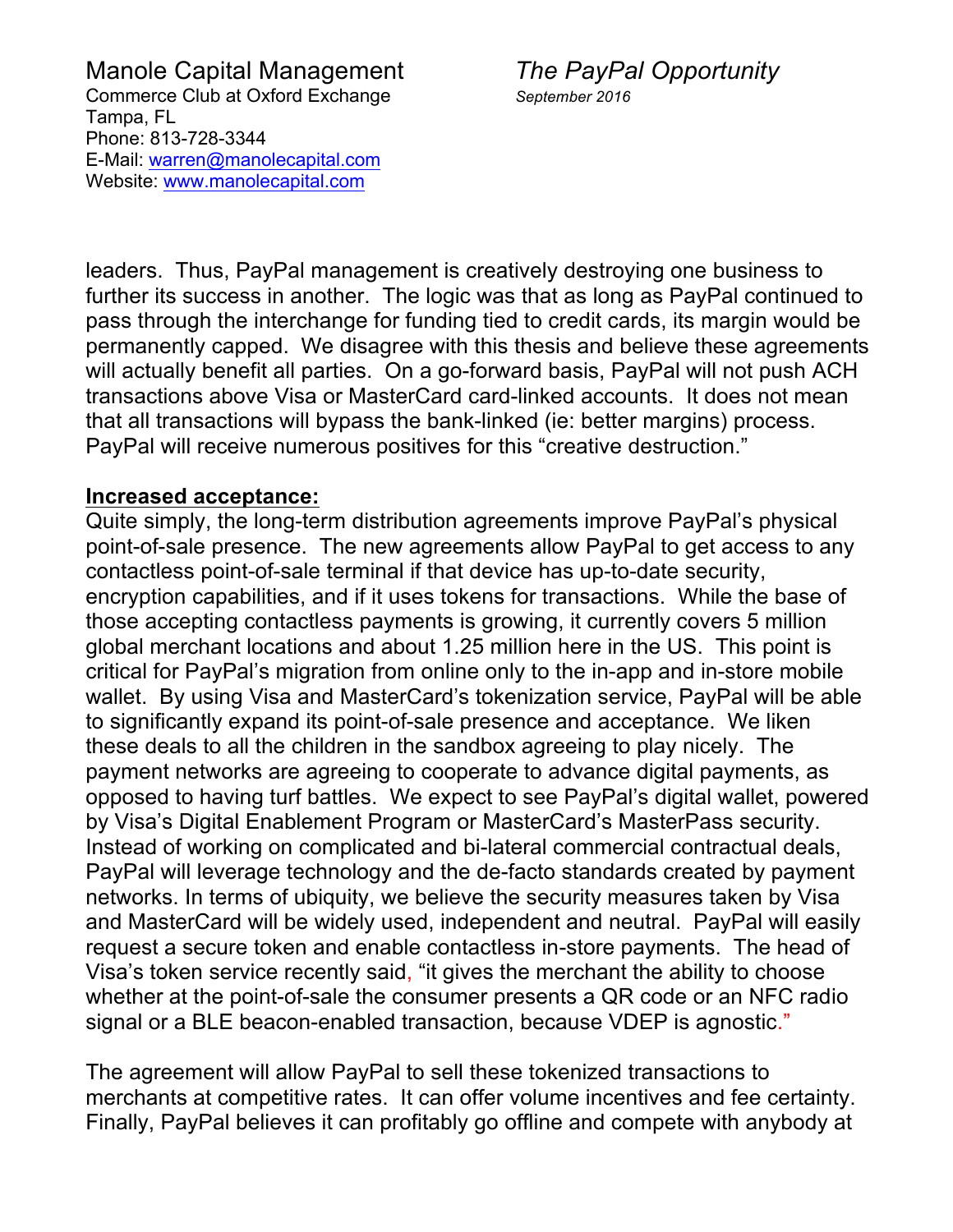the point-of-sale.

#### **Card Issuers:**

Banks are always looking to build strong and lasting relationships with their customers. Card payments are daily interactions between a bank and its consumers. As consumers use their line of credit (or debit account), banks generate volume and transactional revenue, which can be in the form of plastic cards in a current wallet or in digital form in a mobile wallet.

Card issuers like Bank of America, Wells Fargo, or Chase have several options. These large banks could invest significant money to create a payment app specifically for their cardholders. For example, Chase has recently launched Chase Pay and it will be available where Paymentech (its merchant acquirer / processor) has merchant relationships. In addition, card issuers rely on their designated payment networks to develop such an app. For example, a smaller bank could utilize Visa Checkout or MasterCard Masterpass on a white label basis. One last option for issuers is to vie for primary positioning on widely issued mobile wallets. This is a critical aspect for PayPal because the issuer with a primary position in the mobile wallet will succeed. The card at the top of the mobile wallet should garner the majority of future digital purchase transactions.

Phone manufacturers like Apple and Samsung are device and operating system dependent, but PayPal is independent. We think it has an opportunity to become the "Switzerland" of the mobile wallet world. On future payment methods, issuers will have the opportunity to opt-in and become a digitized, tokenized card in a consumer's PayPal mobile wallet. For example, this would allow Bank ABC and its issued Visa or MasterCard to get utilized in a consumer's PayPal account. We like models that are open-ended and provide unlimited choice. We anticipate consumers loading any credit, debit or gift card they choose into their PayPal digital wallet. PayPal wallet holders will be able to conduct online transactions, as well as have functionality for in-store purchases. We believe this will be an inflection point for PayPal's transaction volume. We expect PayPal, Apple Pay and Samsung Pay to offer early incentives for certain issuers to get primary placement and positioning in their mobile wallets. In addition, one should expect issuers to offer promotions to cardholders for merchant specific use.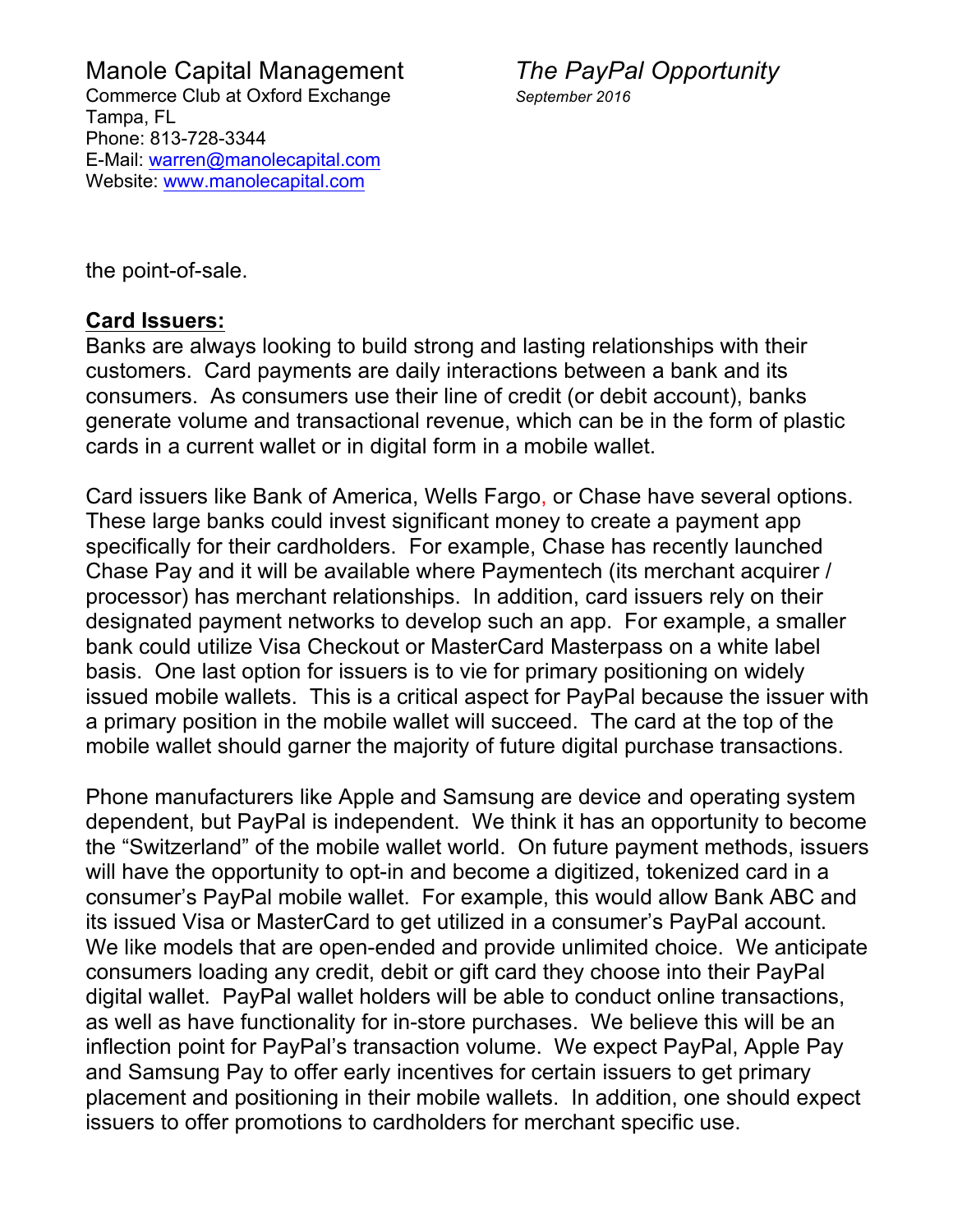Larger financial institutions should pursue all three options. Smaller banks should attempt to leverage their designated payment network and choose the last two options. There is no correct answer, but it is not too late to adapt to change. To quote hockey great Wayne Gretzky, "You miss 100% of the shots you don't take." Banks should attempt to be present in any digital checkout option and try to avoid placing bets with just one player. The end goal is to drive transaction volumes in a store, online or in an app. Smart issuers are incentivizing consumers to transact and trying to build an early lead.

One might think that PayPal's success comes at the expense of another entity. Some claim that PayPal specifically damages the card issuers and hurts their interchange model. PayPal's new agreements actually could improve volumes for those card issuers willing to change and adapt. PayPal's CEO Dan Shulman stated, "We've been in discussions with issuers. They're excited about the volume we can bring to them. This agreement removes many of the concerns issuers have about working with PayPal." This certainly is PayPal's hope.

#### **Fees:**

Another benefit for PayPal is a reduction in future fees/expenses. Ever since 2013, MasterCard has instituted a fee specifically targeting PayPal. Called the "staged digital wallet operator annual network access fee," it is a long-winded name for a fee directly targeting PayPal's success at using the ACH network and bypassing bank issued cards.

Since the ACH is not a user-friendly platform, it can create nightmares for issuers. With their vast back-office call centers, banks are often ill-equipped to handle chargeback or payment questions from linked PayPal accounts. Banks were not receiving proper revenue contribution from transactions but were receiving an increasing level of client frustration.

MasterCard's logic (since it was protecting its bank partners) was to institute a fee for transactions that bypassed its payment rails. MasterCard believed that this fee would protect its issuers and penalize PayPal for leveraging the payment network without properly paying for this access. The new MasterCard and PayPal agreement terminates the digital wallet fee.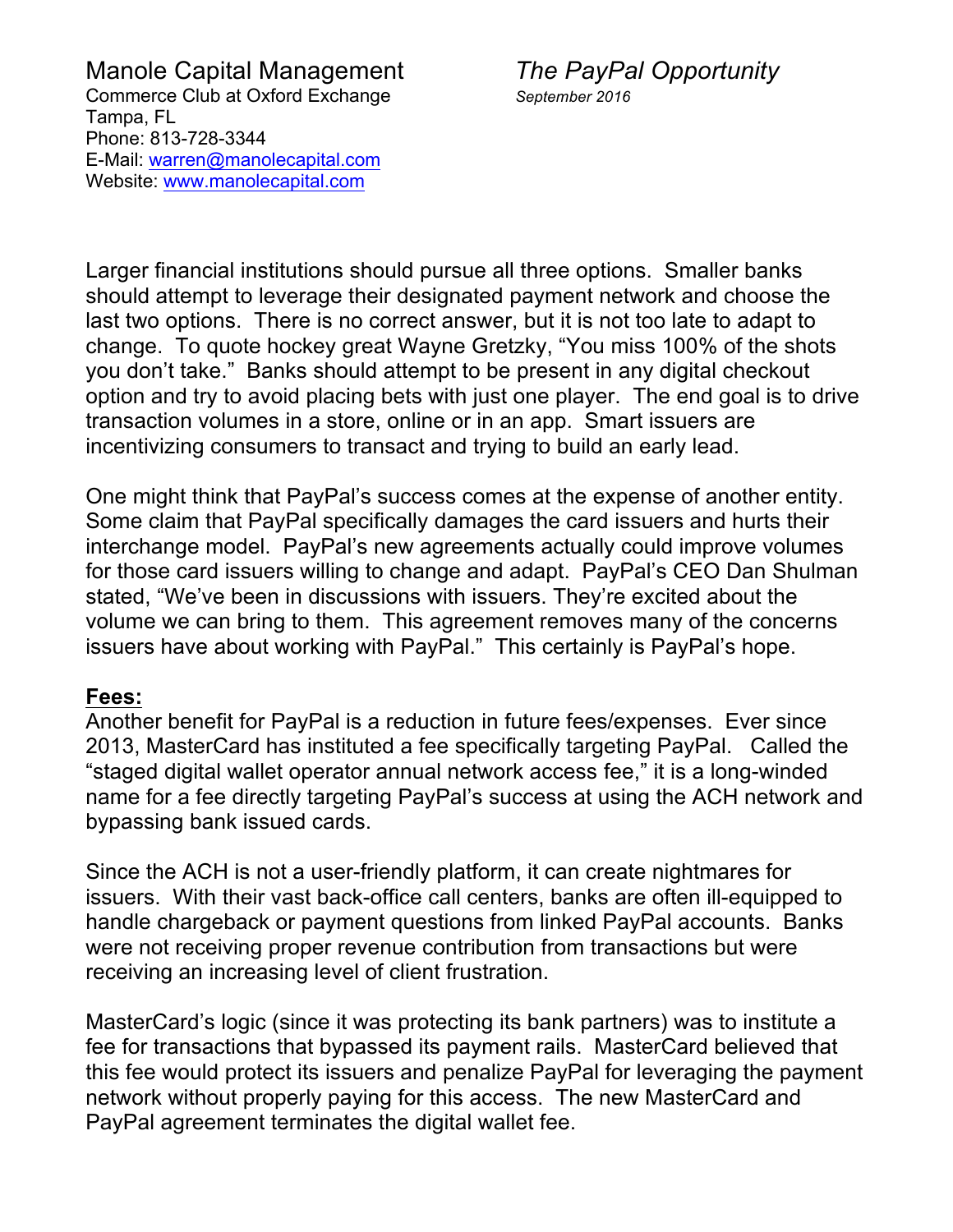### **Pricing opportunity:**

For this equal access, PayPal will receive undisclosed volume discounts from the networks. PayPal will receive certain financial volume incentives, which should help it ultimately boost margins. These are volume discounts should grow in size with corresponding transaction growth. As volumes increase, merchants benefit as well. Merchant acquirers and processors will eventually add PayPal's brand to their acceptance offering. Over the last few years, acquirers have begun to add American Express to their suite of accepted cards. Merchants received economic incentives which resulted in American Express getting better retailer acceptance and volume growth. PayPal would be wise to follow this game plan.

# **Circular benefits:**

Over the next few years, we expect to see PayPal grow its global merchant acceptance by negotiating separate deals with payment networks as well as with merchant acquirers and processors. A key tenet to our thesis is that PayPal's mobile wallet will become one of the few winners and options in the digital payment landscape. The circular benefits seem obvious to us. PayPal will leverage its positioning with nearly 200 million active users. As its base continues to grow, transaction volumes will improve. Volume growth will lead to higher incentive payments and allow PayPal to reap scale advantages, which will lead to higher incentives to pay out to retailers for better merchant acceptance. PayPal's CEO Dan Schulman is often quoted as saying that his company is focused on "consumer choice." Following the MasterCard agreement, Schulman said, "With each partnership agreement that we sign, we further expand the ubiquity and value of the PayPal brand and improve our own economics."

# **Person-to-Person (called P2P) payments:**

According to a recent MasterCard study, over 95% of all person-to-person transactions are completed with cash or check. PayPal's long-term goal is to help consumers move money in a seamless way. A key growth initiative for PayPal is to push in person-to-person payments. Venmo was a valuable asset PayPal received in its November 2013 \$800 million acquisition of Braintree. Venmo, a dominant person-to-person platform, is quite popular with millennials. This digital wallet allows consumers to send money with a simple text on their smartphone. In July 2015, following its spin from eBay, PayPal acquired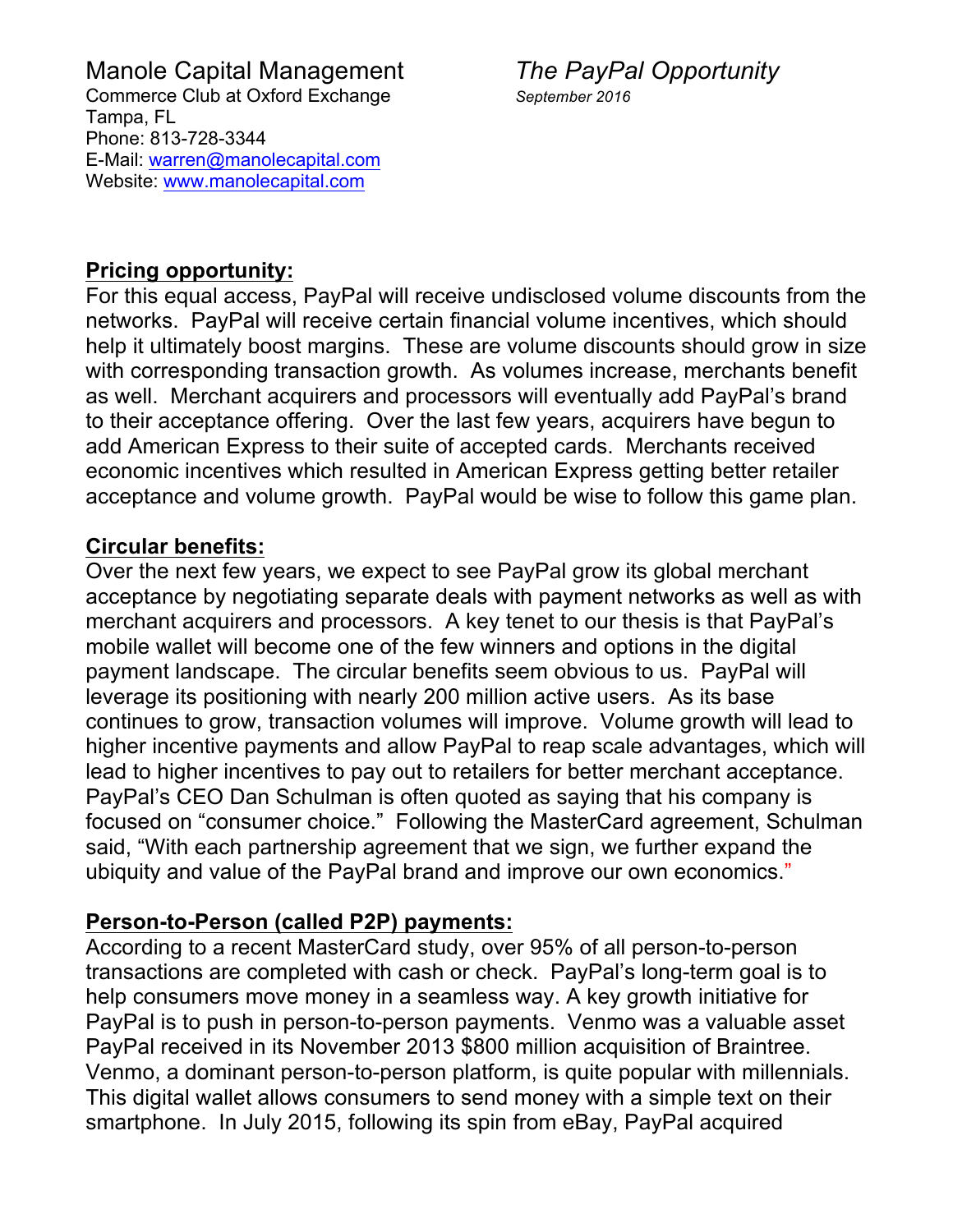Xoom.com for \$890 million to further strengthen its money transfer capabilities. Both these deals clearly indicate that PayPal has a large commitment to growing its person-to-person franchise. Xoom.com has a strong presence in money transfers and has important licenses in key countries like India.

The P2P payments business benefits PayPal in two ways. First, it attracts a growing demographic of active users. Secondly, it builds scale advantages and volumes. PayPal believes that generating volume and loyal customers outweighs the benefits of this segment's current profits and serves as a long-term investment and opportunity for PayPal. We are still a few years away from mass adoption, but the millennial generation is rapidly embracing mobile peer-to-peer payments. Estimates are calling for the US person-to-person market to grow from \$5.6 billion in 2014 to \$175 billion by 2019. Consumers continue to love convenience and embrace the vast capabilities of their increasingly powerful smartphones. We believe volumes and transactions will ultimately lead to profits for this segment. What is currently an investment and cost, will ultimately lead to earnings contributions and an increase of PayPal's overall valuation.

The recent deals with Visa and MasterCard could leverage the PayPal P2P assets. Millennials, who are less likely to work with traditional banks, can easily move money via Venmo. Funds can be loaded onto a debit card or simply deducted from a checking or savings account. The combination of Visa's leading debit network plus PayPal's Venmo app is intriguing. Visa Direct is a service that enables fund transfers using a Visa debit card. The Visa partnership will allow cardholders to utilize the Visa network to make real-time transfers from a PayPal or Venmo account to their bank account (and vice versa).

The MasterCard and PayPal deals highlighted some interesting statistics. The agreement requires that PayPal's wallet include digital representations of the users' registered MasterCards. PayPal can now begin to tap a deep new transaction base. We like the opportunity of marrying MasterCard's impressive US account base (164 million credit and 185 million debit cards) with PayPal's mobile wallet. This should drive point-of-sale purchases transactions using all types of MasterCard accounts.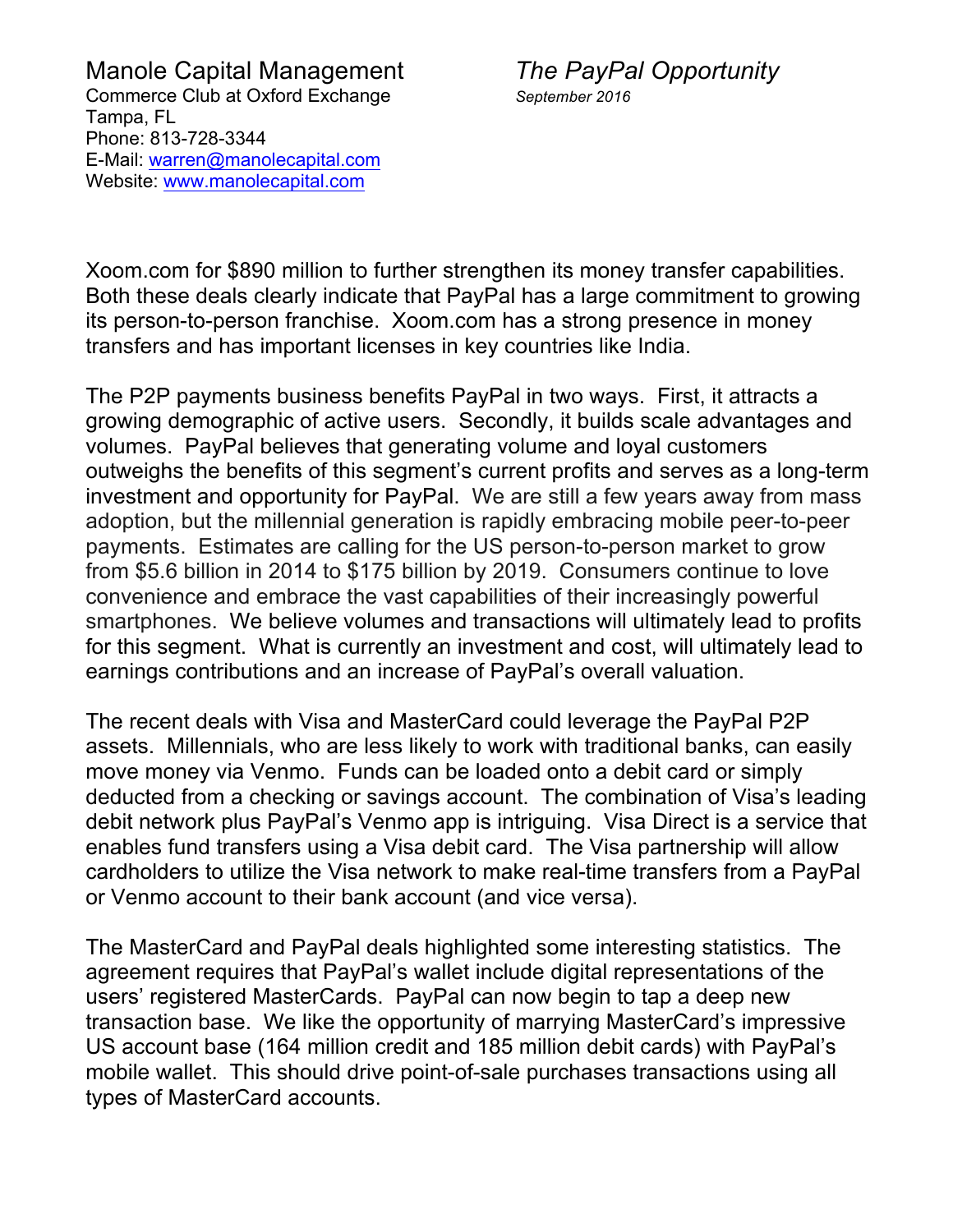#### **What Wall Street Is Missing:**

The sweeping, multi-year agreements with both Visa and MasterCard create an interesting opportunity. The market is punishing PayPal because it believes the traditional payment networks have won the battle. We believe these deals mark a thawing of a frosty relationship. Visa's CEO Charlie Scharf aptly described the agreement with PayPal as an ending of a "frenemy" or "co-opetition" relationship. Nobody ever believed these companies were friendly.

PayPal's digital wallet is clearly a threat and both networks wanted access to it. PayPal wants to boost its transaction volume and now has opened massive global and physical acceptance. In addition, PayPal receives scale benefits and valuable financial incentives. Instead of battling each other, all three companies are agreeing to collaborate to advance the digital payments marketplace.

With the signing of these two deals, PayPal has cemented itself as one of *the* digital payment winners and has proven its value in the payment ecosystem. This is why both traditional network brands chose to work with this digital payment leader. While PayPal is not perfect, we see more opportunity than risk. To become a digital payments leader, one needs to build scale and provide multiple options. PayPal is cloud-based and works across all relevant operating systems. It works online, in-app and now in stores. PayPal owns various assets including Braintree, Venmo, Paydiant, Xoom.com which take it across various platforms. Will all of these assets be wildly successful? Probably not, but a digital payment leader needs to be taking risks.

PayPal has shifted its business model to driving transaction volumes. It can be online, in an app or in a physical store. It can be person-to-person or on its mobile PayPal wallet. This is a volume game and new management of PayPal understands this. The goal is to drive as many transactions across its scalable platform as possible. As a part of eBay, PayPal was the asset responsible for driving growth. Now that it is on its own, it can focus on making key long-term investments, without the fear of damaging eBay's profitability. PayPal generates excellent free cash flow of \$500 million per quarter, which will allow it to make these critical investments. Management understands that to drive future growth, PayPal must grab valuable real estate in people's mobile wallet. Eventually, a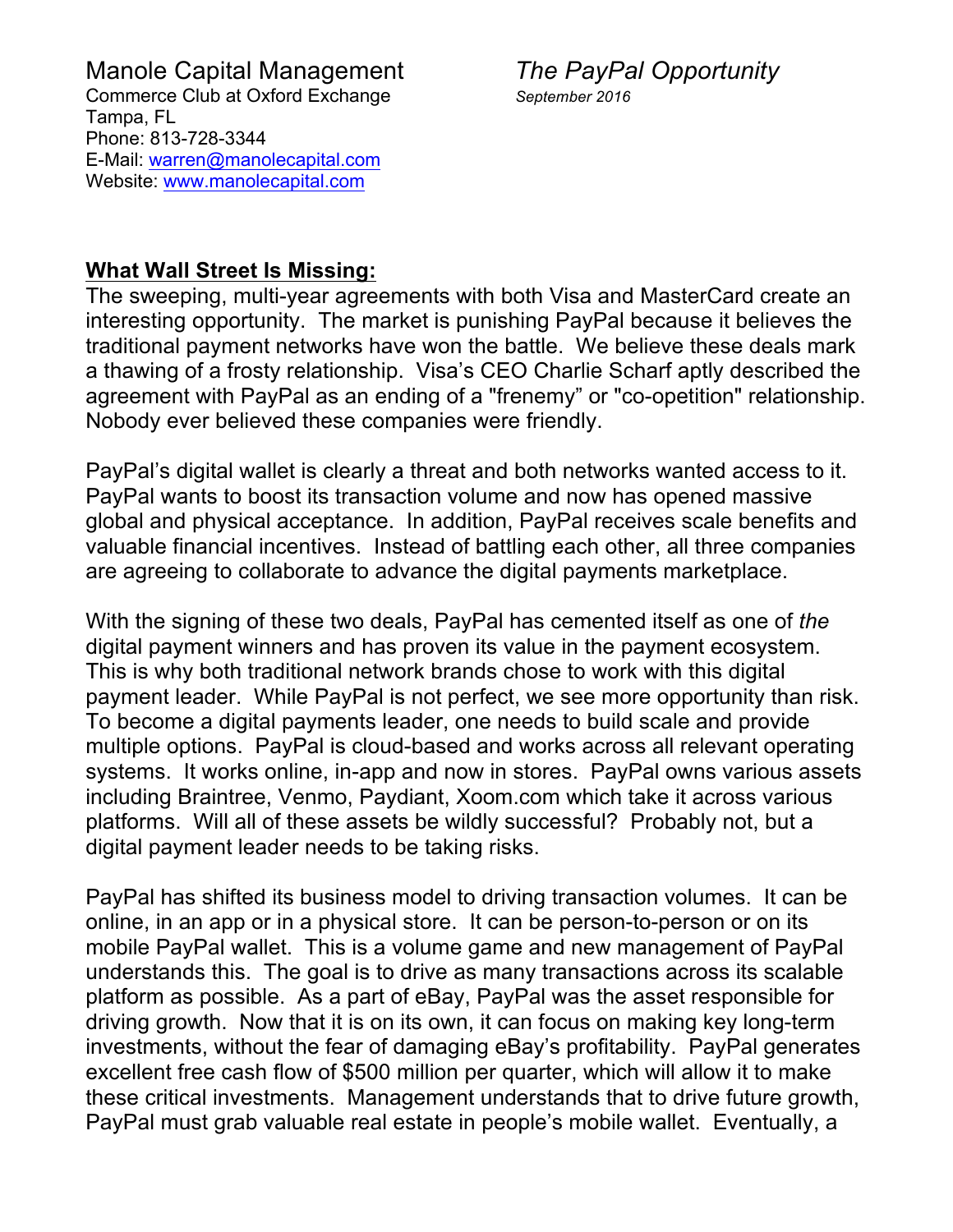loyal customer base will allow volumes to scale. Margins will rise and there will be a protected franchise, offering ubiquity and choice. It is our opinion that this is a volume game across every channel and every payment type.

### **Valuation:**

Following its spin from eBay, PayPal's valuation was immediately compared to those of Visa and MasterCard. We understand this but feel it is somewhat unfair. In our opinion, both Visa and MasterCard are superior companies and business models. We understand that not all investors will make room in their portfolio for all three companies, but we have no problem concentrating our holdings in excellent, long-term growth stories. Looking at these "Big 3," the most noticeable difference is operating margin. The margin structures of both Visa and MasterCard are materially higher. In the most recent quarter, Visa's operating margin was an astounding 68% while MasterCard's remain in the mid 50% range. In comparison, PayPal's operating margin was below 20%.

We want to be very clear and state our real appreciation for both Visa and MasterCard's business models. They are truly wonderful businesses and the future for both is promising. We are large shareholders of both and believe the opportunities for future growth are quite promising. In the case of PayPal, we also see vast opportunities. Now independent from eBay, management can create new partnerships and make significant and necessary investments. We believe PayPal's growth will continue to be an industry leader and there are opportunities for operating margin expansion.

For comparison purposes, we always like to start an examination of market capitalization and enterprise values. Visa has a market cap approaching \$200 billion, MasterCard has a capitalization of roughly \$110 billion, while PayPal is much smaller at \$45 billion. Considering it is much smaller, PayPal should be growing much faster. All three have net cash on their balance sheet, with Visa only recently taking on debt following its acquisition of Visa Europe. In terms of Enterprise Value to EBITDA estimates, there is little variation to identify. All are roughly 12x forward EBITDA estimates. Looking at Price to Earnings or P/E estimates, we believe we can best frame the payment network players. Both American Express and Discover are card issuers and therefore accept credit risk.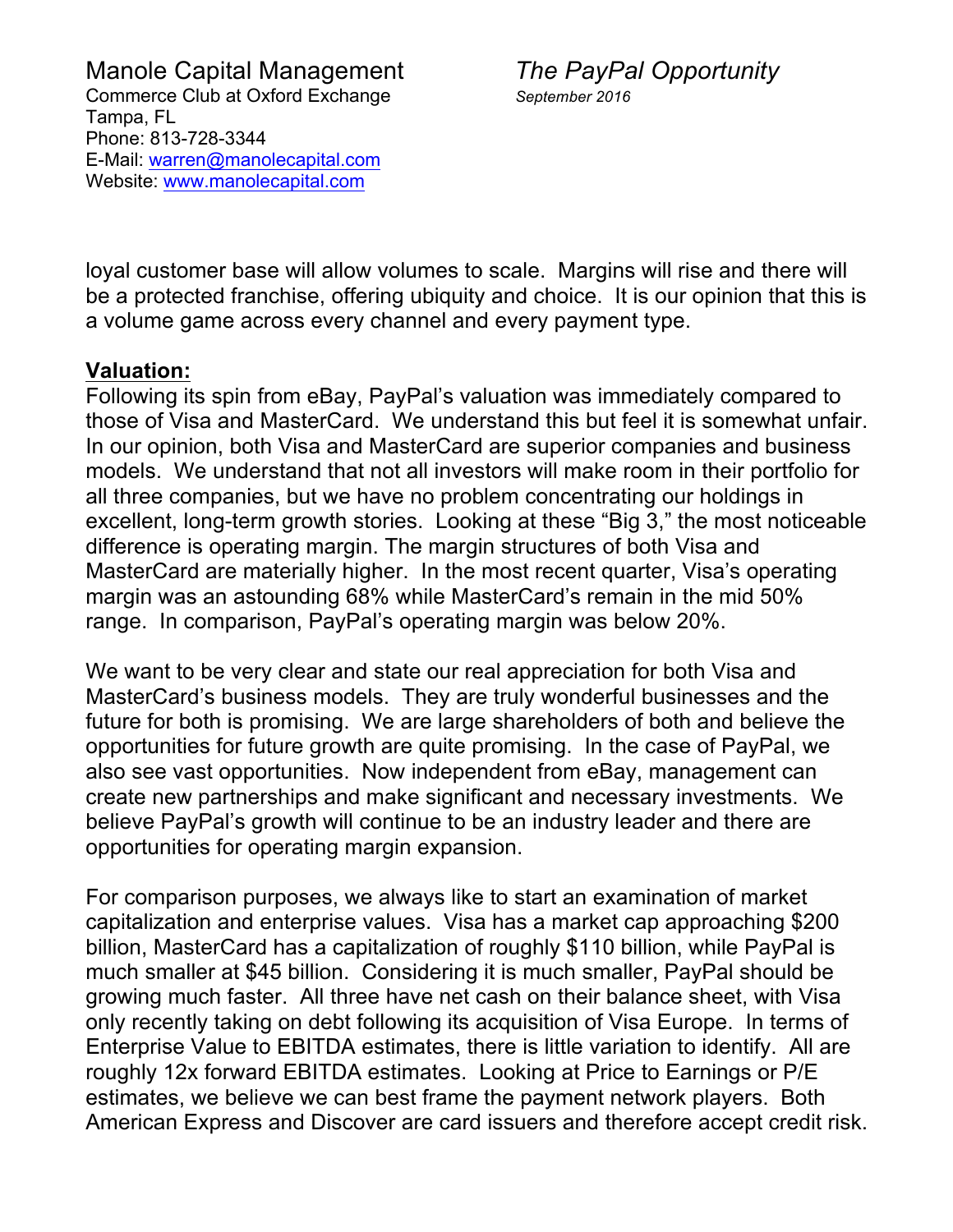Both attempt to provide transparency into their opaque balance sheets, but we believe the models are fundamentally different. They are peers, but not terribly relevant for this comparison. Both American Express and Discover are struggling to grow and have been invisible in the digital payment world. Others tend to lump the payment acquirers and processors as relevant peers. We agree that these business models are also predictable and generate they recurring revenue, but they are much smaller. We prefer the "Big 3" of Visa, MasterCard and PayPal for this P/E comparison. In terms of valuation, Visa trades at 24x calendar 2017 estimates and the market is expecting low double-digit revenue growth and mid-teens earnings growth. With its acquisition of Visa Europe, these numbers should be attainable. MasterCard trades at 21x calendar 2017 estimates and the market expectations are for double-digit and high-teens top and bottom line growth. MasterCard is lapping some difficult comparisons (the loss of USAA) and client losses, so results should also surprise to the upside. PayPal is trading at 21x next year for mid-teens revenue growth and high-teens earnings growth. The market has more uncertainty concerning PayPal's ability to deliver. Not only does PayPal have a shorter tenure as a public company, but its recent agreements also cloud the margin expansion story.

We expect PayPal to deliver earnings next year in the \$1.85 per share range. Applying a low 20x forward multiple, we get to ~\$45 per share. At \$40 today, that implies solid upside in the low-teens range.  $1<sup>st</sup>$  Call or Wall Street estimates are anticipating 18% growth in PayPal earnings next year. By simply rolling forward its current P/E by one year (assuming it can keep that valuation), one could expect mid-to-high teens price appreciation. In terms of next year's earnings, we are taking CFO John Rainey's words as pseudo guidance. He said, "The deal has laid the foundation for revenue growth with more certainty in our cost structure."

We never invest with the hope that one of our companies gets acquired. That being said, PayPal has positioned itself well for future growth. If Apple, Google or another large entity struggles to gain traction with its payment offering, we would not be shocked to hear acquisition rumors. In this scenario, PayPal's unique set of assets would easily get a Visa multiple, implying a 25x forward P/E. This would imply a price target approaching \$50 per share or over 25% upside.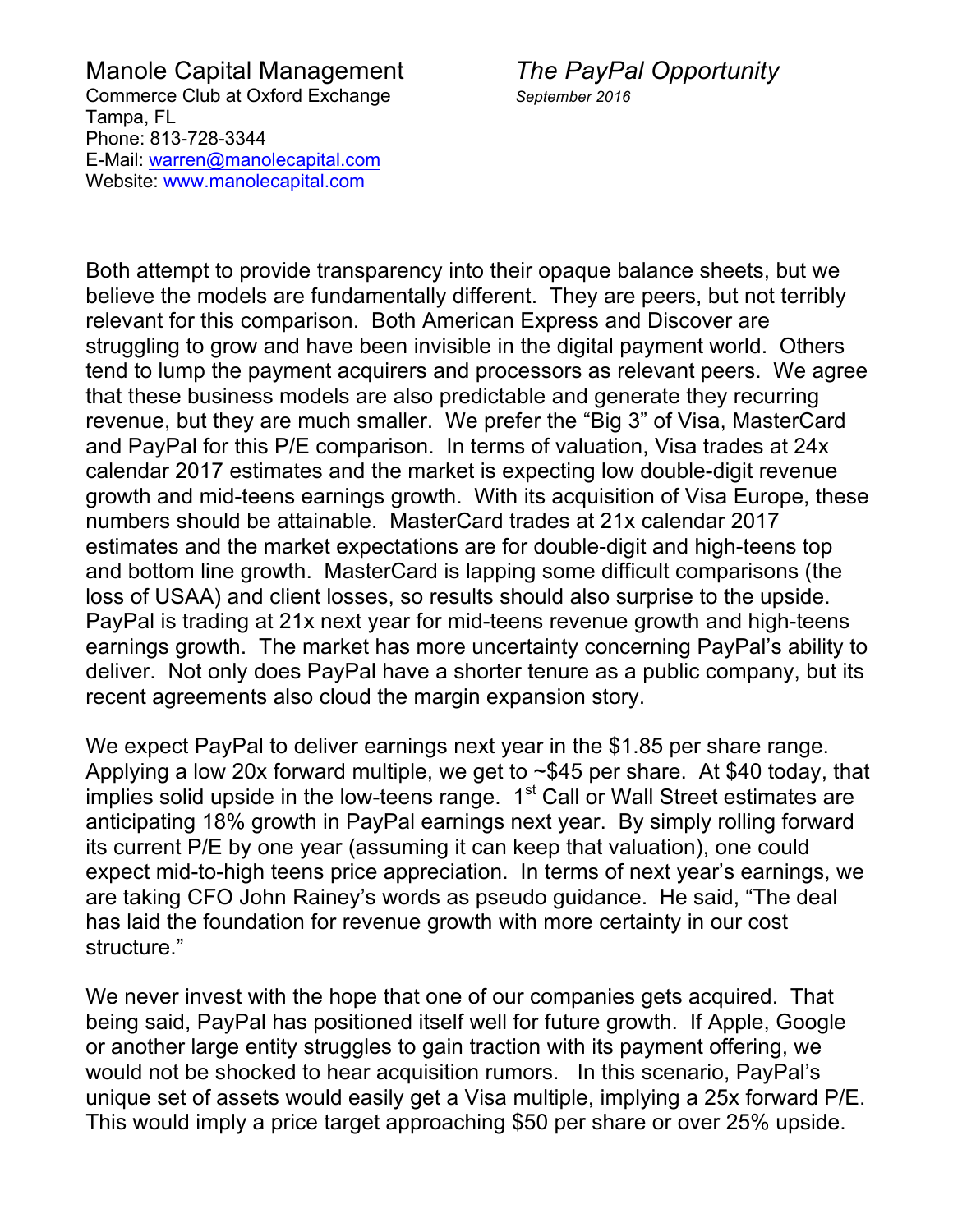### **Google:**

One of our bigger picture questions remains. As one of the world's largest companies, when will Google deliver an interesting payment play? At the latest iPhone 7 launch presentation on September  $8<sup>th</sup>$ , Apple claims that its Apple Pay handles 90% of all mobile wallet transactions. Google, with its Android operating system and vast array of assets (search, maps, YouTube, etc) has yet to make a dent in payments. Google's focus on Android Pay has been too limiting, as this is really viable only on those devices using its operating platform. We would like to see Google make a strategic push to embrace PayPal's independent mobile wallet; it should integrate all of its assets with PayPal and see its share of volumes lift. It may not earn the vast majority of the payment economics, but it would be integrated into the valuable data flow of purchase transactions. We believe this meshes well with Google's core strength – search.

#### **Conclusion:**

Once Visa finalized its deal with PayPal, MasterCard was quick to follow. PayPal is migrating from an online-only, ACH-based payment company to a fully capable digital wallet. We believe these agreements cement PayPal as one of only a few viable, independent digital wallets. It is our opinion that Visa and MasterCard benefit under these new terms. All three parties bring something to the deals. Visa and MasterCard bring global acceptance, wonderful brands, millions of consumers and their financial institution partners. PayPal brings the largest digital payments network and nearly 200 million engaged users. PayPal has a market leading digital wallet and we believe it has a great opportunity to leverage the powerful payment engines and assets of both Visa and MasterCard.

With great growth prospects and a newly focused (and spun) management team, PayPal is poised to succeed. Is PayPal a cheap stock? Is it a Benjamin Graham value play? We would say "no," but companies with these growth rates and prospects rarely are. If PayPal's stock continues to languish, it has the potential to become an activist target or potential take-out story. In our opinion, the recent agreements with Visa and MasterCard have created an opportunity to purchase PayPal at a slight discount. The combined cardholder base of these traditional payment networks, coupled with PayPal's attractive account base, should be powerful. Merchants are always looking for ways to drive traffic, improve sales,